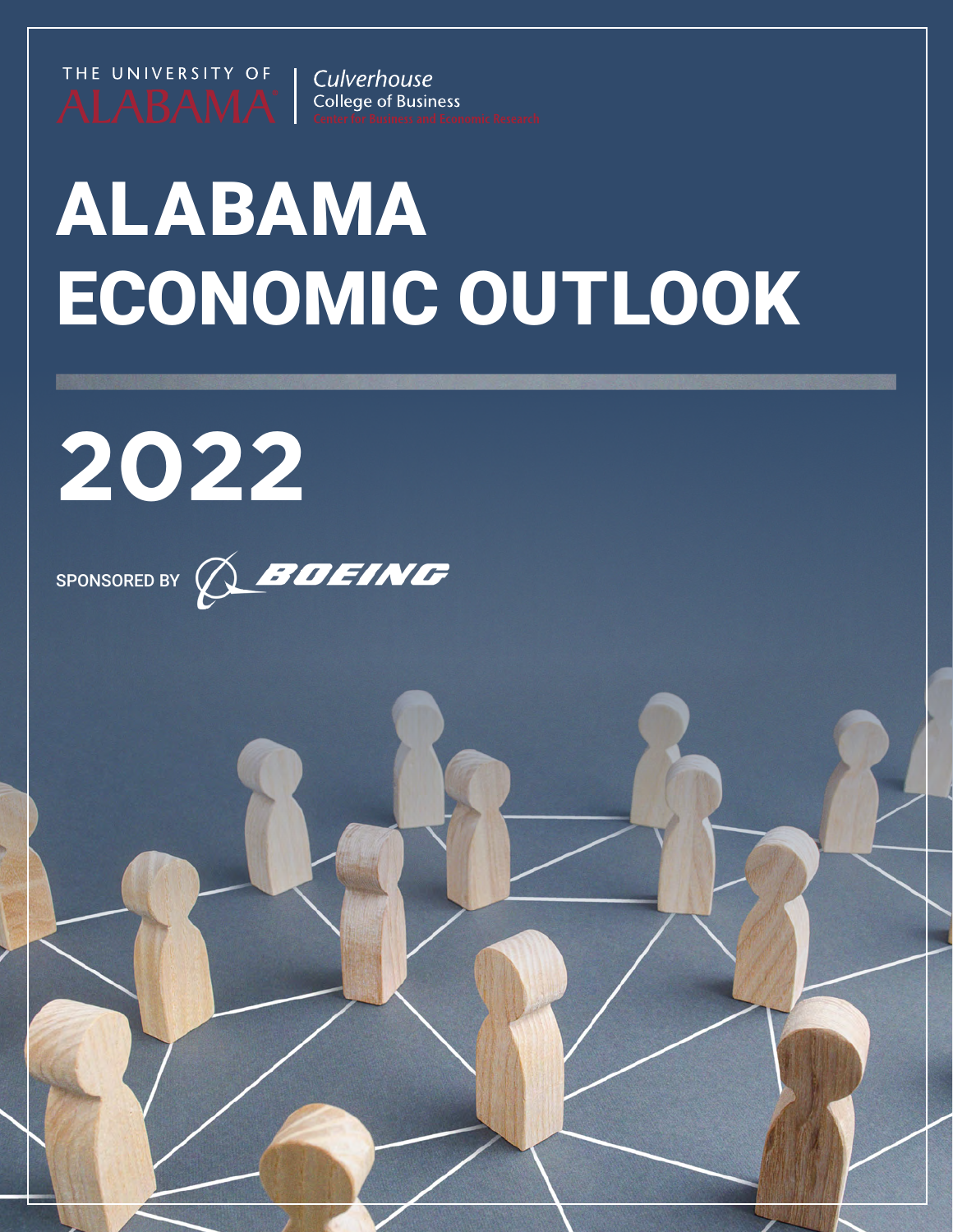#### **Contributors**

#### **Authors**

Samuel Addy, Nyesha Black, Ahmad Ijaz, Kilungu Nzaku, Stephanie Normanyo, Susannah Robichaux

#### **Project Manager**

Morgan Cordle

# **Editors**

Nyesha Black, Morgan Cordle, Stephanie Normanyo, Kilungu Nzaku, Susannah Robichaux

# **Senior Graphic Designer**

Katie Howard

# **Center for Business and Economic Research Staff**

**Samuel Addy, Ph.D.**, Associate Dean for Economic Development Outreach & Senior Research Economist **Morgan Cordle**, Associate Director for Research & Outreach **Ahmad Ijaz**, Executive Director & Director of Economic Forecasting **Kilungu Nzaku**, **Ph.D.**, Assistant Research Economist **Stephanie Normanyo**, Economic Forecaster **Nyesha Black**, **Ph.D.**, Director of Socioeconomic Analysis & Demographics **Susannah Robichaux**, Socioeconomic Analyst

> 1500 Greensboro Avenue, Suite 1 Box 870221 Tuscaloosa, AL 35401 Phone: 205-348-6191 Email: uacber@culverhouse.ua.edu Website: cber.culverhouse.ua.edu

The Alabama Economic Outlook 2022 is a product of Alabama Econometric Model which was developed and is maintained by the Center for Business and Economic Research in the Culverhouse College of Business at The University of Alabama. The Alabama forecast is updated quarterly and posted on our website at https://cber.culverhouse.ua.edu/alabama-business/ and published in Alabama Business. Due to the ongoing pandemic, CBER was unable to host the annual 2022 Alabama Economic Outlook Conference. As a complimentary service this year, we are providing the publication to our readers free of charge.

Price: \$40.00

The Alabama Economic Outlook 2022 reflects the opinions of the authors, but not necessarily those of the faculty and staff of the Culverhouse College of Business or the administrative officials of The University of Alabama.

# **January 2022**

© Board of Trustees, The University of Alabama

Thank you to our sponsor:  $\bigotimes$  **BOEING**